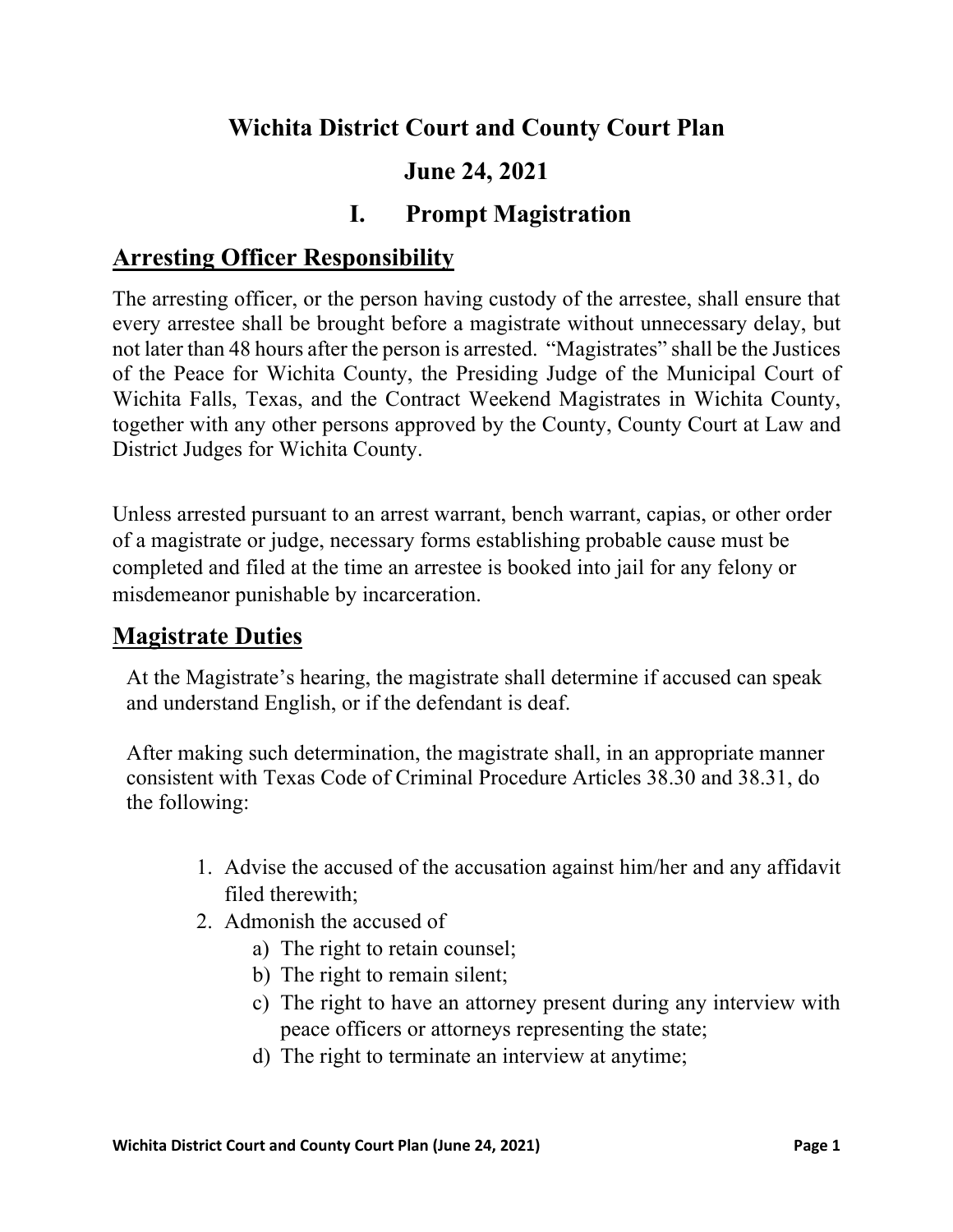- e) The right not to make a statement and that any statement made by the accuse may be used against him/her; and
- f) The right to an examining trial
- 3. Inform the accused of the right to appointed counsel if the person cannot afford counsel and the procedure for requesting appointment of counsel
- 4. Inquire as to whether accused is requesting that counsel be appointed
- 5. Provide accused persons requesting appointed counsel with necessary forms for requesting appointment of counsel and ensure that reasonable assistance in completing required forms is provided to the accused at the time of the magistrate's hearing. Members of the jail staff will assist the Magistrate if requested to do so. The Declaration of Inability to Hire Counsel and Request for Court Appointed Counsel are attached hereto as "**Exhibit A**" and **Exhibit A-1**" (by inmates only)
- 6. If the magistrate has reason to believe the accused is not mentally competent, the magistrate shall enter a request for counsel on behalf of the accused. Such a request will alert the appointing authority that counsel competent to represent mentally ill persons should be appointed. The Certification of Magistrate's Warning, Probable Cause Determination, and Order Setting Bond is attached hereto as "**Exhibit B".**

In cases where the individual was arrested without an arrest warrant, bench warrant, capias, or other order of magistrate or judge, the magistrate shall determine if there is probable cause to believe the person committed the offense.

- I. If probable cause has not been determined by a magistrate:
	- a. A person arrested for misdemeanor must be released on bond, in an amount not to exceed \$5,000, not later than 24 hours after the person's arrest.
	- b. A person arrested for a felony must be released on bond, in an amount not to exceed \$10,000, not later than 48 hours after the person's arrest.
	- c. If requested by the state, the magistrate may postpone the release of the defendant for not more than 72 hours after the defendant's arrest, in compliance with the procedure set forth in Article 17.033, Texas Code of Criminal Procedure.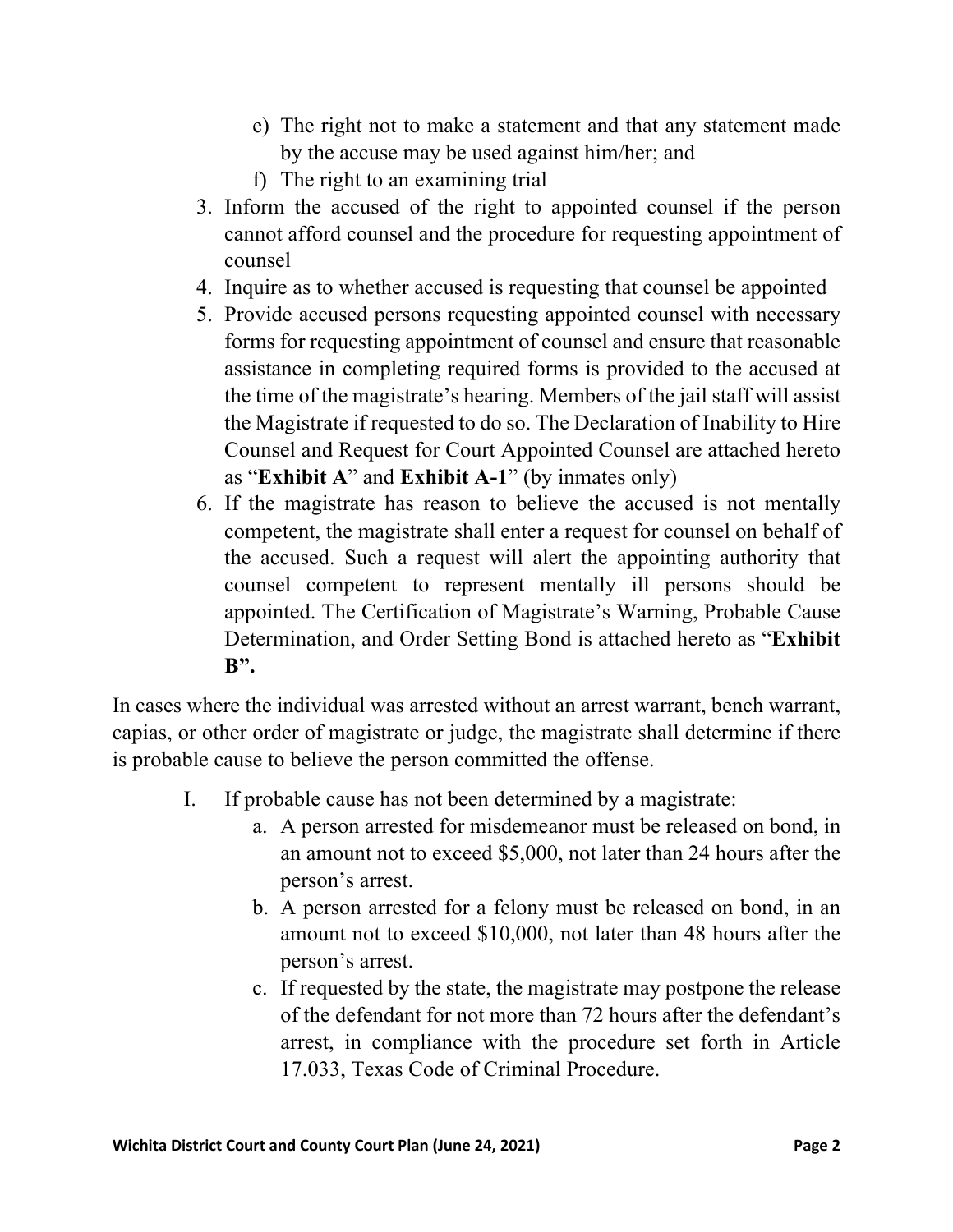The magistrate shall set the amount of bail and any conditions of bond for the accused, if bail is allowed by law and has not been set by the court of magistrate issuing a warrant.

The magistrate shall make a record of the following:

- 1. The date and time the accused was arrested and the date and time when he/she was brought before the magistrate.
- 2. Whether the magistrate informed the accused of the right to request appointment of counsel and asked the accused whether he/she wants to request counsel.
- 3. Whether the accused requested appointment of counsel.

If the magistrate is not authorized to appoint counsel and if the accused requests appointment of counsel, the magistrate shall transmit or cause to be transmitted the magistrate form ("**Exhibit B**") and any other forms requesting appointment of counsel ("**Exhibit A or A-1**") to the Appointing Authority to wit: The Court Administrator of Wichita County. The forms requesting appointment of counsel shall be transmitted without unnecessary delay, but not later than 24 hours after the person arrested requests appointment of counsel along with a list of defendants that requested for court appointed counsel at the time of magistration. Delivery shall be accomplished as follows: The Bond Management Office is to obtain the forms ("**Exhibit A or A-1**") immediately after magistration and submit the forms through the Court Administrator Queue in the Odyssey System. The Court Administrator will then process the forms accordingly.

The Court Administrator as the appointing authority shall make an initial determination of indigence and recommend the appointment of counsel within three working days, if the defendant is indigent. After the determination has been made, the Court Administrator shall provide the completed forms and the initial determination to the judge making court appointments for the decision of appointment of counsel. The Order Appointing Attorney is attached hereto as "**Exhibit C".**

If a request for counsel was made at magistration, the Court Administrator shall forward the magistrate form and any other forms requesting appointment of counsel to the appropriate clerk to be filed in the case file.

For persons arrested on out-of-county warrants, the magistrate will ask the defendant if he/she would like to request appointed counsel. The magistrate will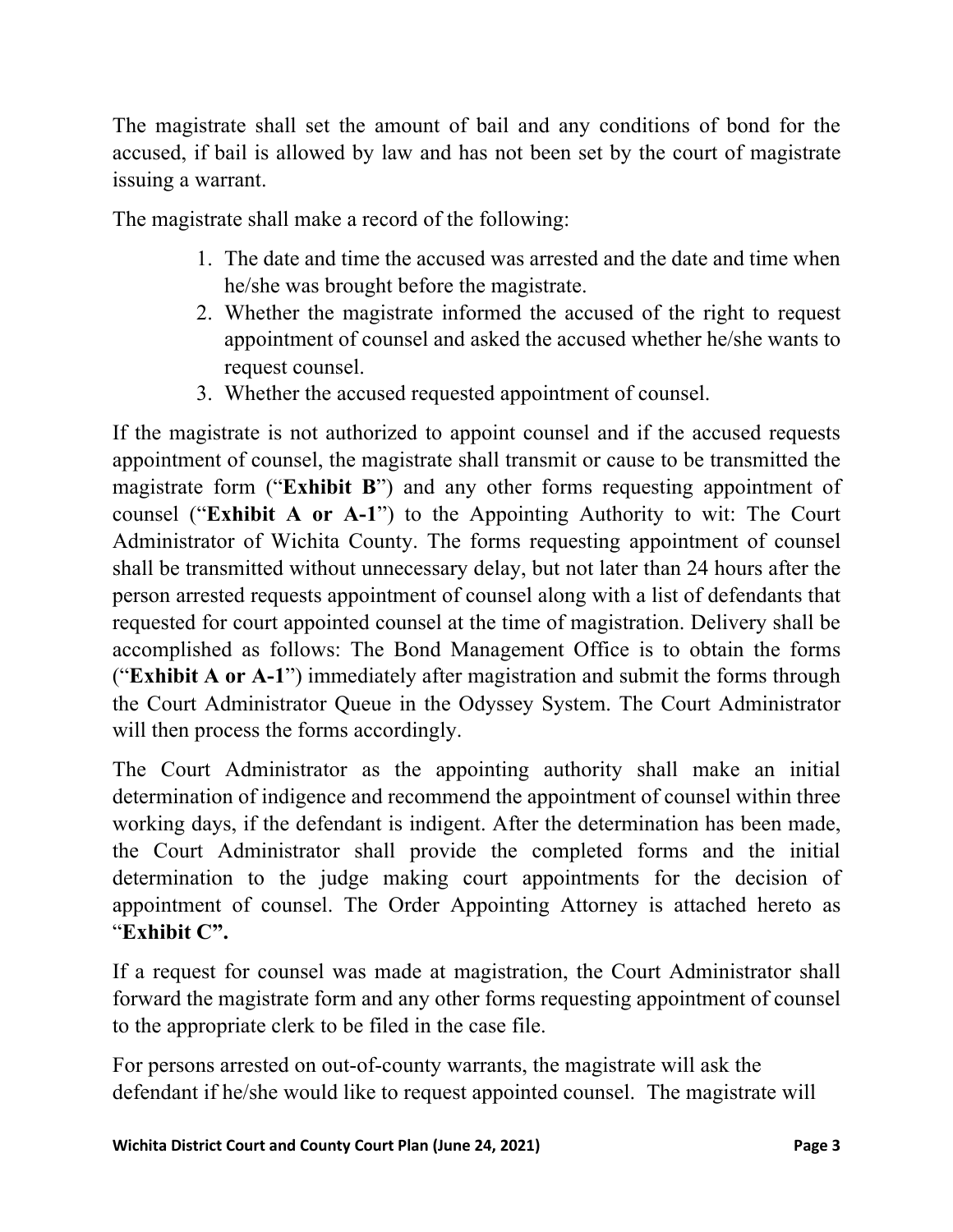record the response, and if counsel is requested, the magistrate will provide the defendant with the appropriate forms for requesting counsel. The forms will be transmitted to the appointing authority in the county issuing the warrant within 24 hours of the request being made.

# **Prompt Appointment of Counsel**

## **10/21/2019**

# **II. Appointment of Counsel**

# **A.Prompt Appointment of Counsel**

- 1. Counsel shall be appointed as soon as possible to indigent defendants, but no later than the end of the third working day after the date on which the Court Administrator receives the defendant's request for court appointed counsel. Working day means Monday through Friday, excluding official state holidays. Counsel must be appointed whether or not a case has been filed in the trial court.
- 2. If the defendant is released from custody prior to the appointment of counsel, appointment of counsel is not required until the defendant's first court appearance or when adversarial judicial proceedings are initiated, whichever comes first.
- 3. For persons arrested on out-of-county warrants, the magistrate will ask the defendant if he/she would like to request appointed counsel. The magistrate will record the response, and if counsel is requested, the magistrate will provide the defendant with the appropriate forms for requesting counsel. The forms will be transmitted to the appointing authority in the county issuing the warrant within 24 hours of the request being made.

# **B. Appointment Authority**

The appointing authority for all cases is the County and District Judges, assisted by the Court Administrator.

# **C. Defendants Appearing Without Counsel**

If a defendant appears without counsel in any adversary judicial proceeding that may result in punishment by confinement

**Wichita District Court and County Court Plan (June 24, 2021) Page 4**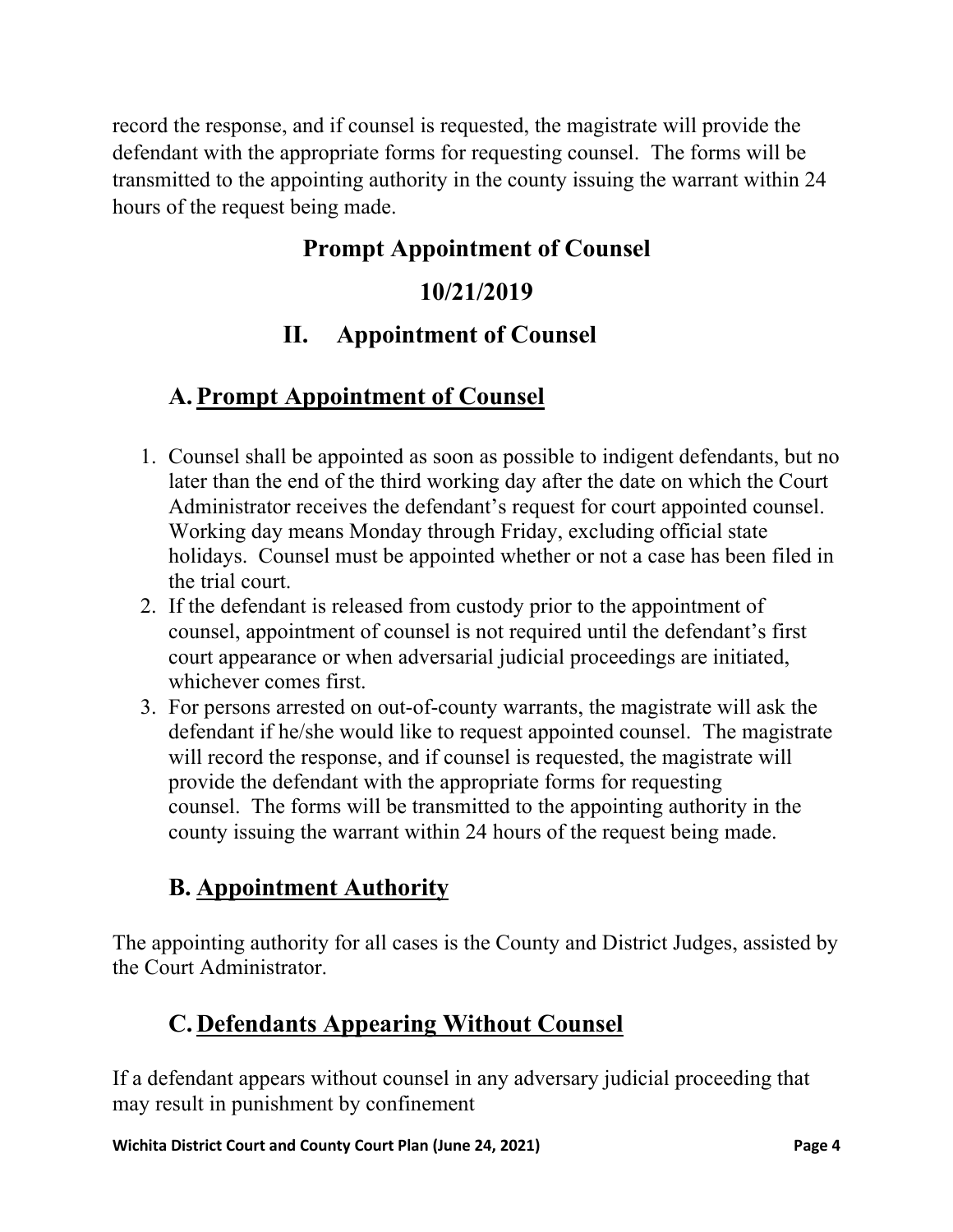- 1. The court may not direct or encourage the defendant to communicate with the attorney representing the state until the court advises the defendant of the right to counsel and the procedure for requesting appointed counsel and the defendant has been given a reasonable opportunity to request appointed counsel.
- 2. If the defendant has requested appointed counsel, the court may not direct or encourage the defendant to communicate with the attorney representing the state unless the appointing authority has denied the request and, subsequent to the denial, the defendant
	- a. Has been given a reasonable opportunity to retain and has failed to retain appointed counsel; or
	- b. Waived or has waived the opportunity to retain private counsel.
- 3. The attorney representing the state may not:
	- a. Initiate or encourage an attempt to obtain from the defendant a waiver of the right to counsel; or
	- b. Communicate with a defendant who has requested the appointment of counsel, unless the appointing authority has denied the request and subsequent to the denial, the defendant:
		- i. Has been given a reasonable opportunity to retain counsel; or
		- ii. Waives or has waived the opportunity to retain private counsel.

# **D.Waiver of the Right to Counsel**

A defendant may voluntarily and intelligently waive the right to counsel. A waiver obtained in violation of sub-section C above is presumed invalid.

If a defendant wishes to waive the right to counsel for purposes of entering a guilty plea or proceeding to trial, the court shall advise the defendant of the nature of the charges against the defendant and, if the defendant is proceeding to trial, the dangers and disadvantages of self-representation. If the court determines that the waiver is voluntarily and intelligently waived, the court shall provide the defendant with a statement substantially in the following form, which, if signed by the defendant, shall be filed with and become part of the record of the proceedings.

> *"I have been advised this \_\_\_ day of \_\_\_\_, 2\_\_\_, by the (name of court) Court of my right to representation by counsel in the case*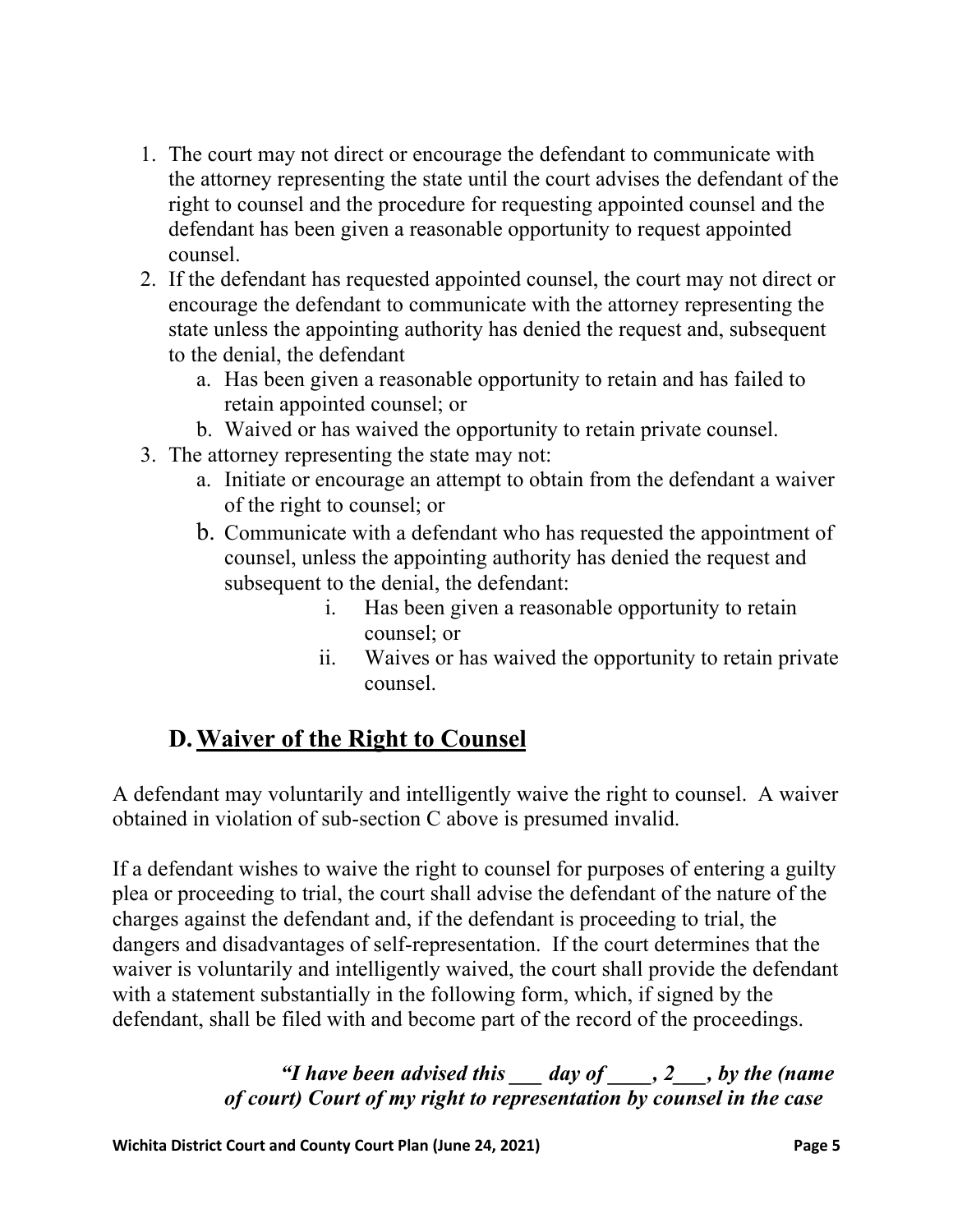*pending against me. I have been further advised that if I am unable to afford counsel, one will be appointed for me free of charge. Understanding my right to have counsel appointed for me free of charge if I am not financially able to employ counsel, I wish to waive that right and request the court to proceed with my case without an attorney being appointed for me. I hereby waive my right to counsel. (Signature of defendant)"*

A defendant may withdraw a waiver of the right to counsel at any time but is not entitled to repeat a proceeding previously held or waived solely on the grounds of the subsequent appointment or retention of counsel. If the defendant withdraws a waiver, the trial court, in its discretion, may provide the appointed counsel 10 days to prepare.

## **III. Minimum Attorney Qualifications**

#### **10/21/2019**

The judges hearing criminal cases shall establish attorney appointment lists for the following categories of offenses. Attorney's may apply for and be placed on multiple lists. The Application for Attorney Appointment List-Wichita County is attached hereto as "**Exhibit D**." to be eligible for an appointment list, an attorney must meet the following minimum requirements:

## **Misdemeanor Qualification Requirements**:

- 1. All attorneys on the appointment list must ensure all information on their application is correct;
- 2. An attorney must be a licensed practicing attorney, have experience in criminal law and a member in good standing of the State Bar of Texas;
- 3. An attorney shall complete a minimum of 6 hours of CLE in the area of criminal law and procedure each year. All attorneys on the appointment list must file a certificate with the Court Administrator's office each year attesting to the completion of the required CLE or submit documentation showing that the attorney is certified as a specialist in the criminal law. Continuing legal education activity completed with-in a one year period immediately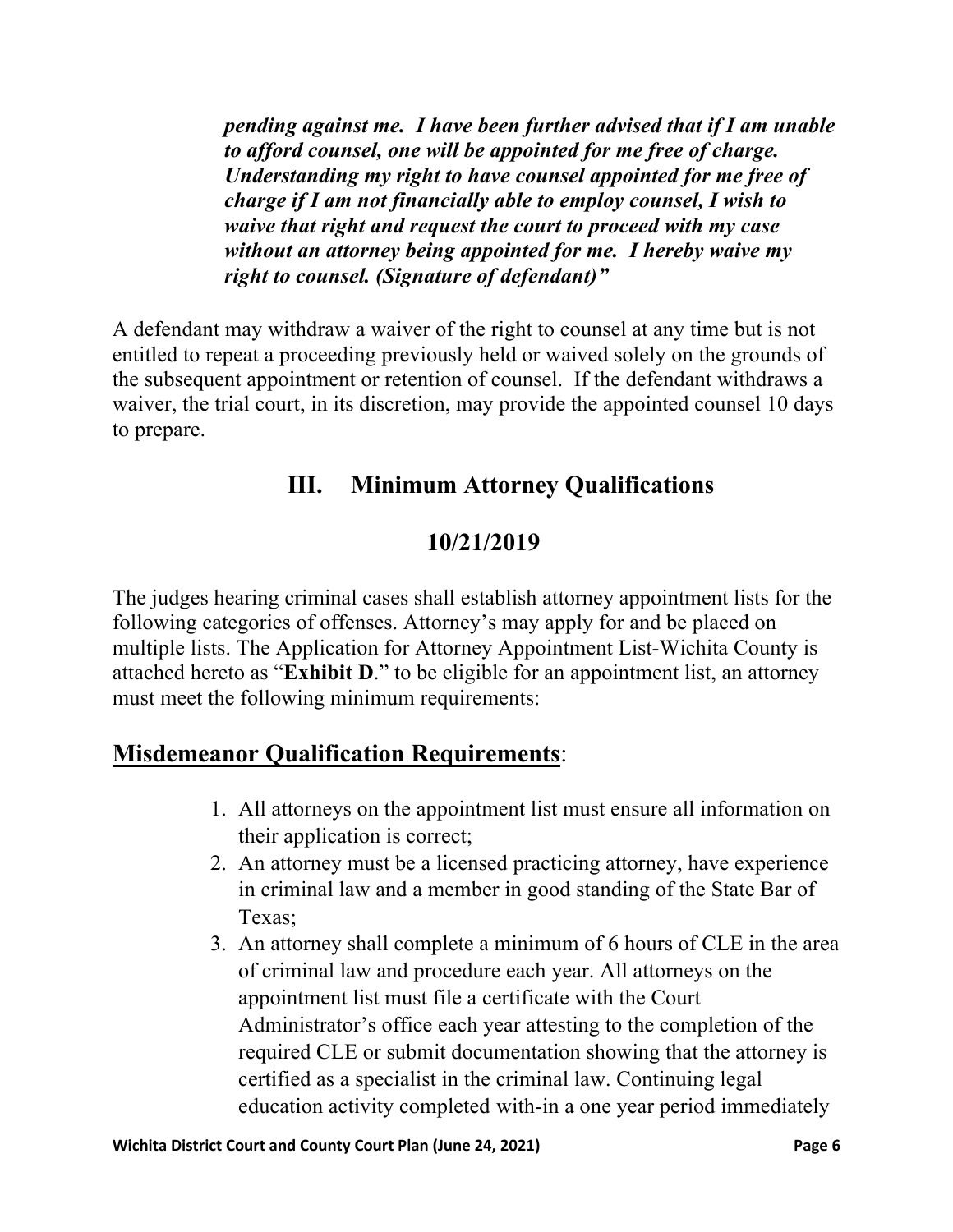preceding an attorney's initial reporting period may be used to meet the educational requirements for the initial year. Continuing legal education activity completed during any reporting period in excess of the minimum of 6 hours for such period may be applied to the following period's requirement. The carryover provision applies to one year only;

- 4. An attorney must have experience (either as a prosecutor or defense counsel) in criminal law;
- 5. An attorney may not have been found to be ineffective counsel by an appellate court;
- 6. An attorney must not have been determined, by formal proceedings or otherwise, to provide ineffective criminal representation by any trial court;
- 7. An attorney must maintain a permanent address other than a post office box and an office capable of receiving email, fax, telephone calls, and telephone messages.
- 8. An attorney must have the ability to produce typed motions and orders.
- 9. An attorney shall notify the Court Administrator's office promptly, in writing, of any matter that would disqualify the attorney by law, regulation and rule or under these guidelines from receiving appointments to represent indigent defendants.

# **State Jail and Third Degree Felony Case Qualification Requirements**

- 1. An attorney must meet general requirements for misdemeanor appointments;
- 2. An attorney must have at least one year's experience (either in prosecution or defense) in criminal misdemeanor or felony representation;
- 3. An attorney must have exhibited proficiency in providing quality representation in criminal cases;

## **First and Second Degree Felony Case Qualification Requirements**

- 1. An attorney must meet the general requirements for State Jail and Third Degree Felony appointments
- 2. An attorney must have tried to verdict 2 or more criminal trials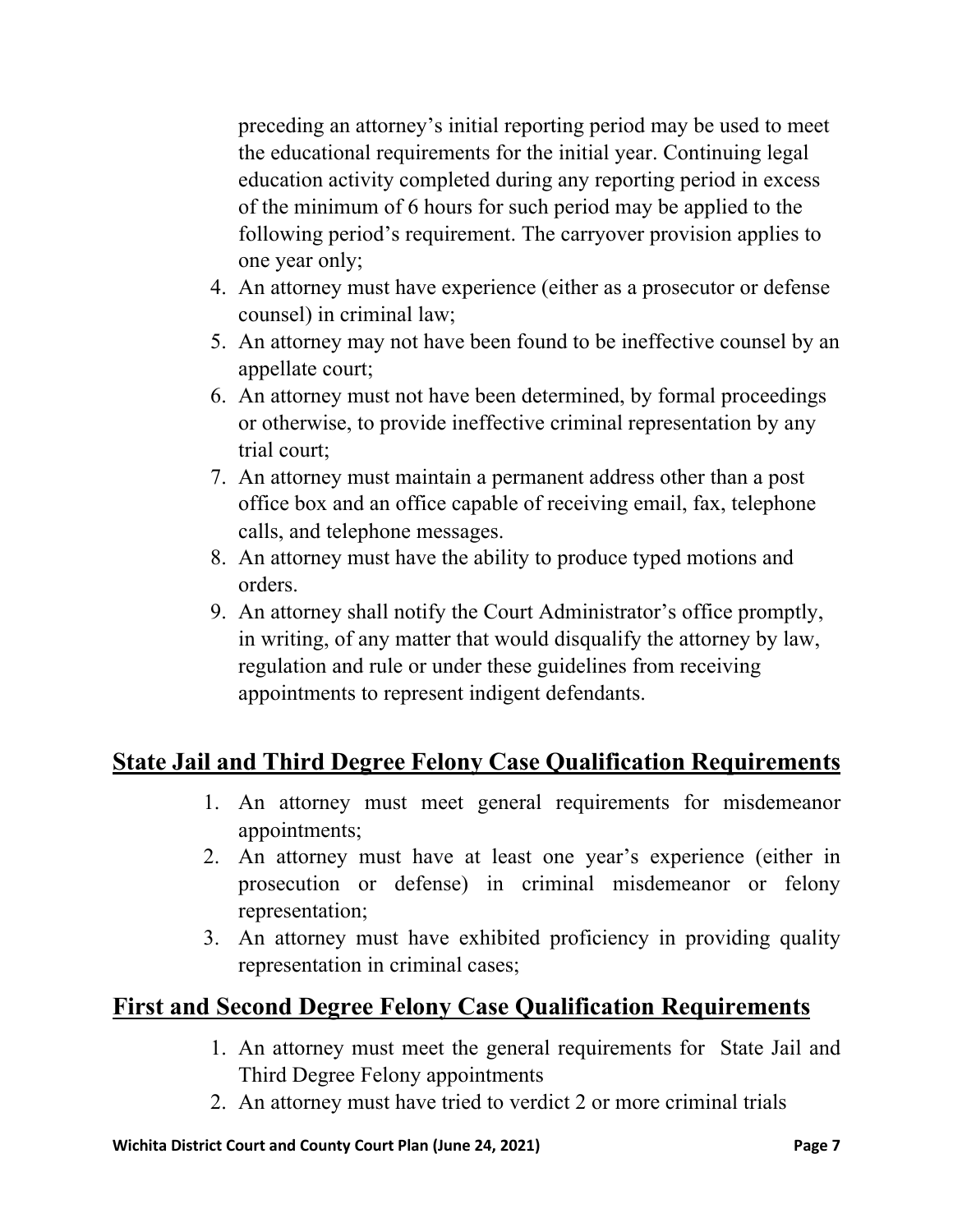3. Have demonstrated superior quality representation to defendants in criminal cases to such an extent that the court feel the attorney can provide representation equal to or greater than the attorneys currently on the First and Second Degree Felony list.

# **Capital Case Qualification Requirements**

- 1. Lead trial counsel must be on the list of attorneys approved by the local selection committee of this Administrative Judicial Region for appointment as lead counsel in death penalty cases. As provided in Article 26.052, Texas Code of Criminal Procedure.
- 2. Second chair counsel must be on the list of attorneys approved by the local selection committee of this administrative judicial region for appointment as lead trial counsel or second chair counsel in death penalty cases. As provided in Article 26.052, Texas code of Criminal Procedure.
- 3. Appellate counsel must be on the list of attorneys approved by the local selection committee of this administrative judicial region for appointment as appellate counsel in death penalty cases, as provided in Article 26.052, Texas Code of Criminal Procedure.

# **Appeal Qualification Requirements**

An attorney must meet at least one of the following criteria:

- 1. Be currently board certified in criminal law by the Texas Board of Legal Specialization; or
- 2. Have personally authored and filed at least three criminal appellate briefs or post-conviction writs of habeas corpus; or
- 3. Have worked as a briefing clerk of an appellate court for a period of at least one year; or
- 4. Have demonstrated superior quality appellate representation to defendants in criminal cases to such extent that the Courts feel the attorney can provide representation equal to or greater than the attorneys on the appellate list.

# **Approval for Appointment Lists**

Felony, Misdemeanor and Appellate Lists-An attorney must be approved by a majority of the County and District Court Judges hearing criminal cases.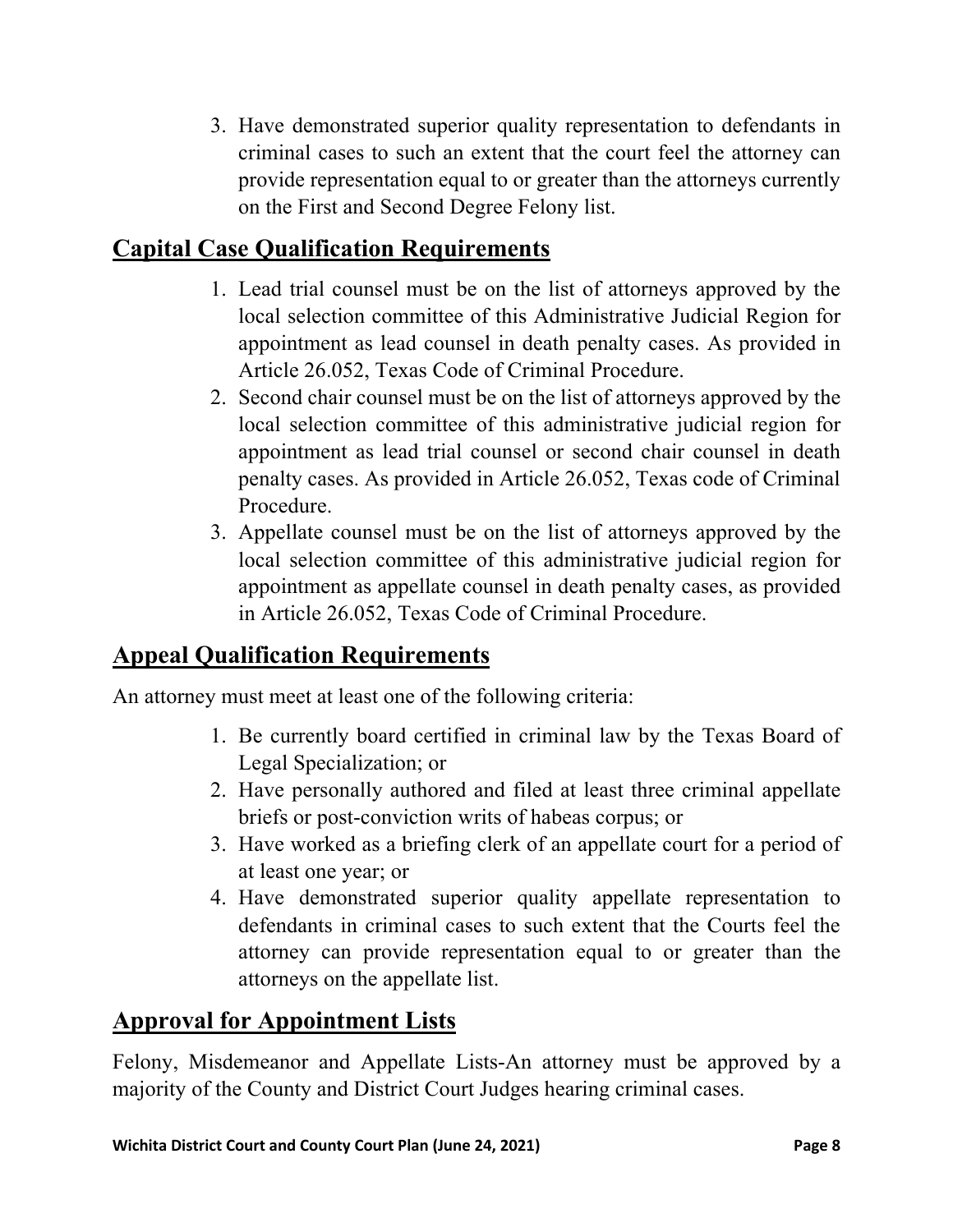The attorneys assigned by the Public Defender's Office to handle the specific cases, shall be required to meet the same standards for appointment.

#### **Removal from appointment List**

The judges will monitor attorney performance on a continuing basis to assure the competency of attorneys on the list. An attorney may be removed or suspended, as appropriate, from one or more appointment lists by a majority vote of the judges. A majority of the judges trying criminal cases in the county may remove an attorney from consideration for appointments, if the attorney intentionally or repeatedly does not fulfill the duties required by law rules, local rules, or provisions for providing effective assistance of counsel or fails to comply with the requirements for inclusion on the approved list for counsel for indigent accused persons, the judges shall provide the attorney with reasonable notice of their intention to consider sanctions or removal from the list of approved attorneys.

An attorney requesting to be removed from the list of eligible court appointed attorneys shall make such request in writing and deliver it to the Court Administrator. Upon receipt of the request, the Court Administrator shall immediately remove the attorney's name from the list and notify the judges that the name has been removed. Once the attorney's name has been removed from the list of eligible court appointed counsel, the attorney shall not be appointed as counsel until and unless the attorney successfully reapplies for inclusion on list.

The attorney shall not be permitted to withdraw as attorney of record in any pending case except upon written motion and leave of court in such case.

#### **Reinstatement to Appointment Lists**

An attorney who was removed from the appointment list for non-completion of the required CLE hours may be immediately reinstated upon providing proof that the attorney has completed the required hours so long as the attorney otherwise meets the other qualifications under this plan.

An attorney who has been removed from the appointment list for any other reason and who wishes to be reinstated must apply through the original application process.

## **Duties of Appointed Counsel**

Appointed counsel shall;

1. Make every reasonable effort to: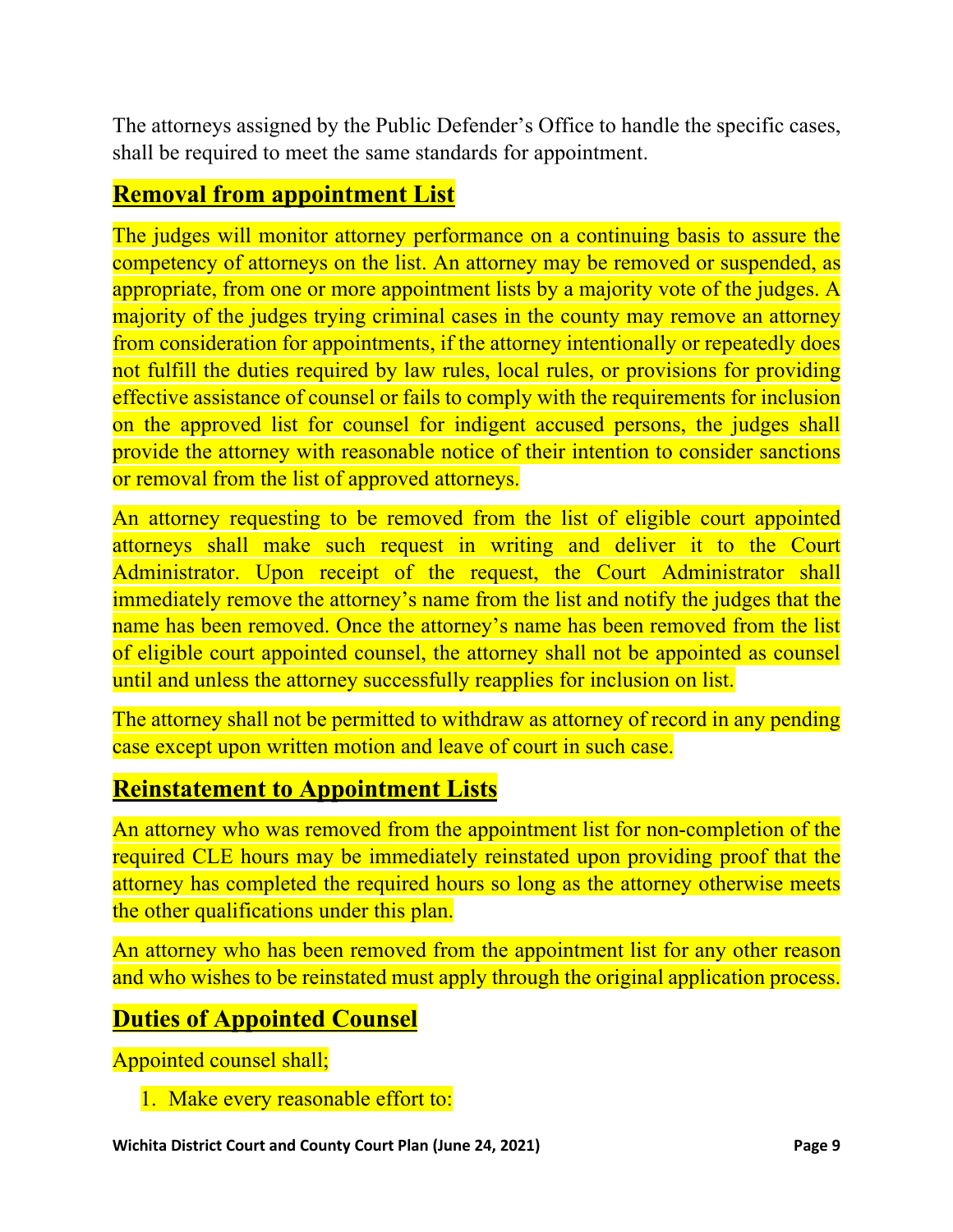- a. Contact the defendant by the end of the first working day after the date on which the attorney is appointed; and
- b. Interview the defendant as soon as practicable after the attorney is appointed.
- 2. Represent the defendant until:
	- a. Charges are dismissed;
	- b. The defendant is acquitted;
	- c. Direct appeals are exhausted; or
	- d. The attorney is relieved of his duties by the court or replaced by other counsel after a finding of good cause entered on the record.
- 3. Investigate, either by self or through an investigator, the facts of the case and be prepared to present any factual defense(s) that may be reasonably and arguably available to the defendant;
- 4. Brief the law of the case and be prepared to represent any legal defense(s) that may be reasonably and arguably available to the defendant;
- 5. Be prepared to negotiate with the prosecutor for the most favorable resolution of the case as can be achieved through a plea agreement;
- 6. Be prepared to try the case to conclusion either with or without a jury;
- 7. Be prepared to file post-trial motions, give notice of appeal and appeal the case pursuant to the standards and requirements of the Texas Rules of Appellate Procedure;
- 8. Maintain reasonable communication and contact with the client at all times and keep the client informed of the status of the case; and
- 9. Advise the client on all matters involving the case and such collateral matters as may reasonably be required to aid the client is making appropriate decisions about the case; and
- 10. Perform the attorney's duty owed to the defendant in accordance with these procedures, the requirements of the Code of Criminal Procedure, and applicable rules of ethics.
- 11. Manage attorney's workload to allow for the provision of quality representation and the execution of the responsibilities listed in these rules in every case.

Not later than October 15 of each year, and on a form prescribed by the Texas Indigent Defense Commission, each attorney accepting appointments shall submit to each appointing county information, for the preceding fiscal year,

## **IV. Indigence Determination Standards**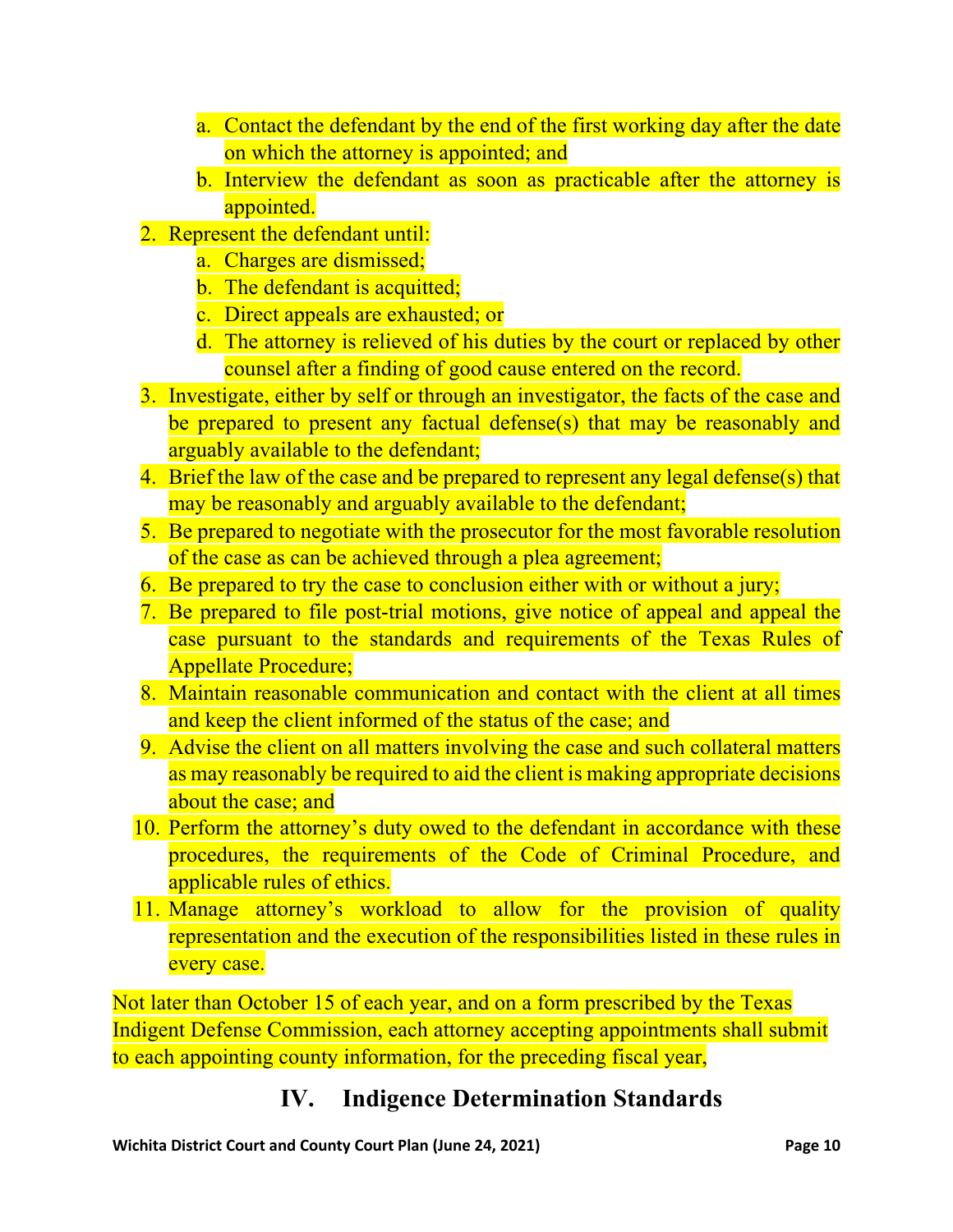#### **10/21/2019**

## **A. Definitions, as used in the rule**:

- i. "Indigent" means a person who is not financially able to employ counsel.
- ii. "Net household income" means all income of the accused and spousal income actually available to the accused. Such income shall include: takehome wages and salary(gross income earned minus those deductions required by law or as a condition of employment); net self-employment income(gross income minus business expenses, and those deductions required by law or as a condition of operating the business); regular payments from a governmental income maintenance program, alimony, child support, public or private pensions, or annuities; and income from dividends, interest, rents, royalties, or periodic receipts from estates or trusts, seasonal or temporary income shall be considered on an annualized basis, averaged together with periods in which the accused has no income or lesser income.
- iii. "Household" means all individuals who are actually dependent on the accused for financial support.
- iv. "The cost of obtaining competent private legal representation" includes the reasonable cost of support services such as investigators and expert witnesses as necessary and appropriate given the nature of the case.

#### **Eligibility for Appointment**

- ii. An accused is presumed indigent if any of the following conditions or factors are present:
	- 1. At the time of requesting appointed counsel, the accused or accused's dependents are eligible to receive food stamps, Medicaid, Temporary Assistance for Needy Families, Supplemental Security Income, or public housing;
	- 2. The accused is currently serving a sentence in a correctional institution, is currently residing in a pubic mental health facility, or is subject to a proceeding in which admission or commitment to such a mental health facility is sought.
	- 3. The accused's net household income does not exceed 100% of the Poverty Guidelines as revised annually by the United States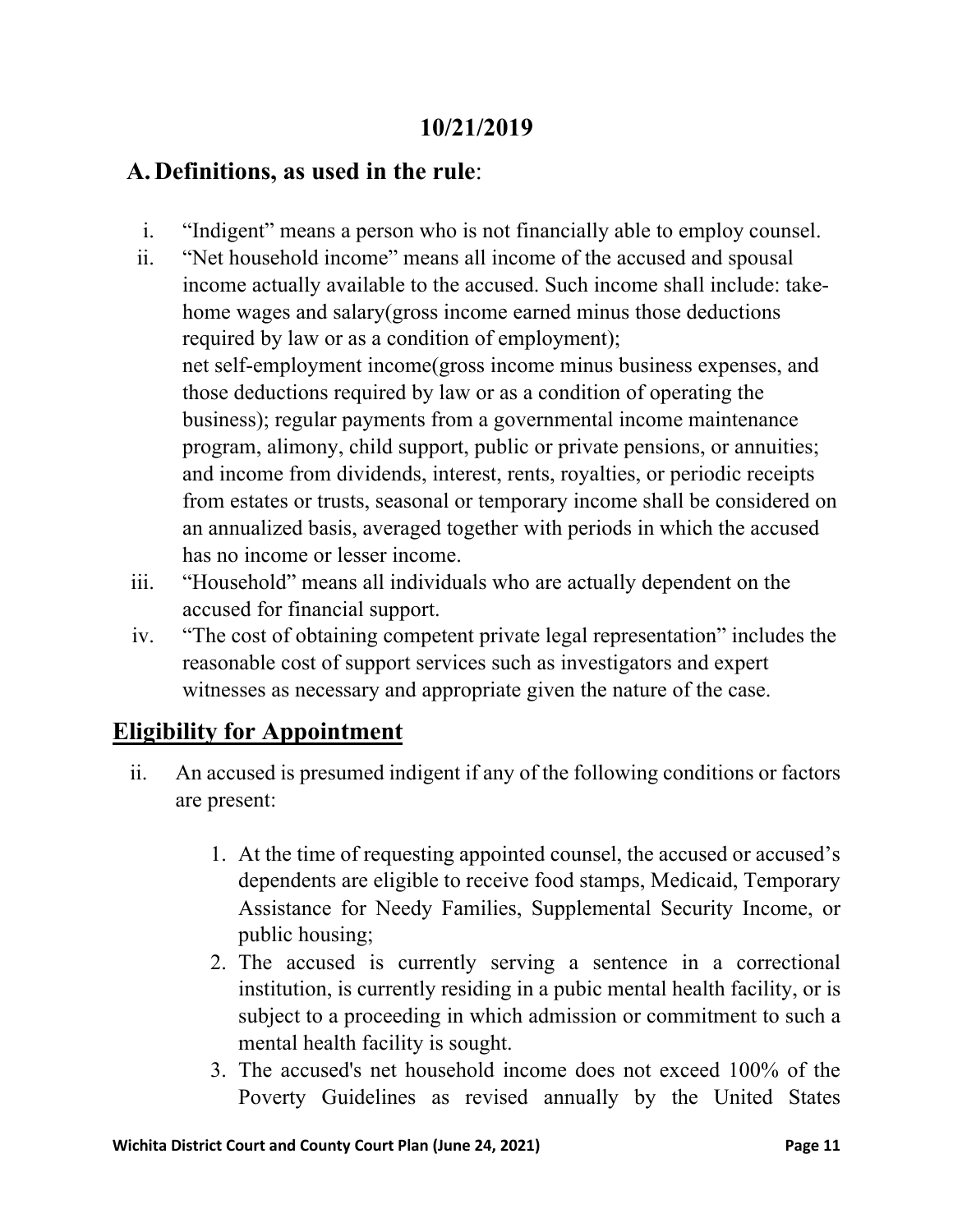Department of Health and Human Services and published in the Federal Registor; or

- iii. An accused who does not meet any of the standards above shall nevertheless be considered indigent if the accused is unable to retain private counsel without substantial hardship to the accused or the accused's dependents. In considering if obtaining private counsel will create a substantial hardship, the appointing authority (the Court Administrator) shall take into account:
	- 1. the nature of the criminal charge(s),
	- 2. anticipated complexity of the defense,
	- 3. the estimated cost of obtaining competent private legal representation for the matter(s) charges;
	- 4. the amount needed for the support of the accused and the accused's dependents,
	- 5. accused's income,
	- 6. source of income,
	- 7. assets and property owned,
	- 8. outstanding obligations,
	- 9. necessary expenses,
	- 10. the number and ages of dependents, and spousal income that is available to the accused.
	- 11. spousal income that is available to the accused.
	- iv. Factors NOT to be considered in determining indigence:
		- 1. The accused's posting of bail or ability to post bail may not be considered in determining whether the accused is indigent,
		- 2. The resources available to friends or relatives of the accused may not be considered in determining whether the accused is indigent,
	- v. Only the accused's financial circumstances as measured by the financial standards stated in this rule shall be used as the basis for determining indigence.

# **B. Indigence Proceedings:**

i. The Court Administrator can require the accused to respond to questions about the accused's financial status, produce documentation supporting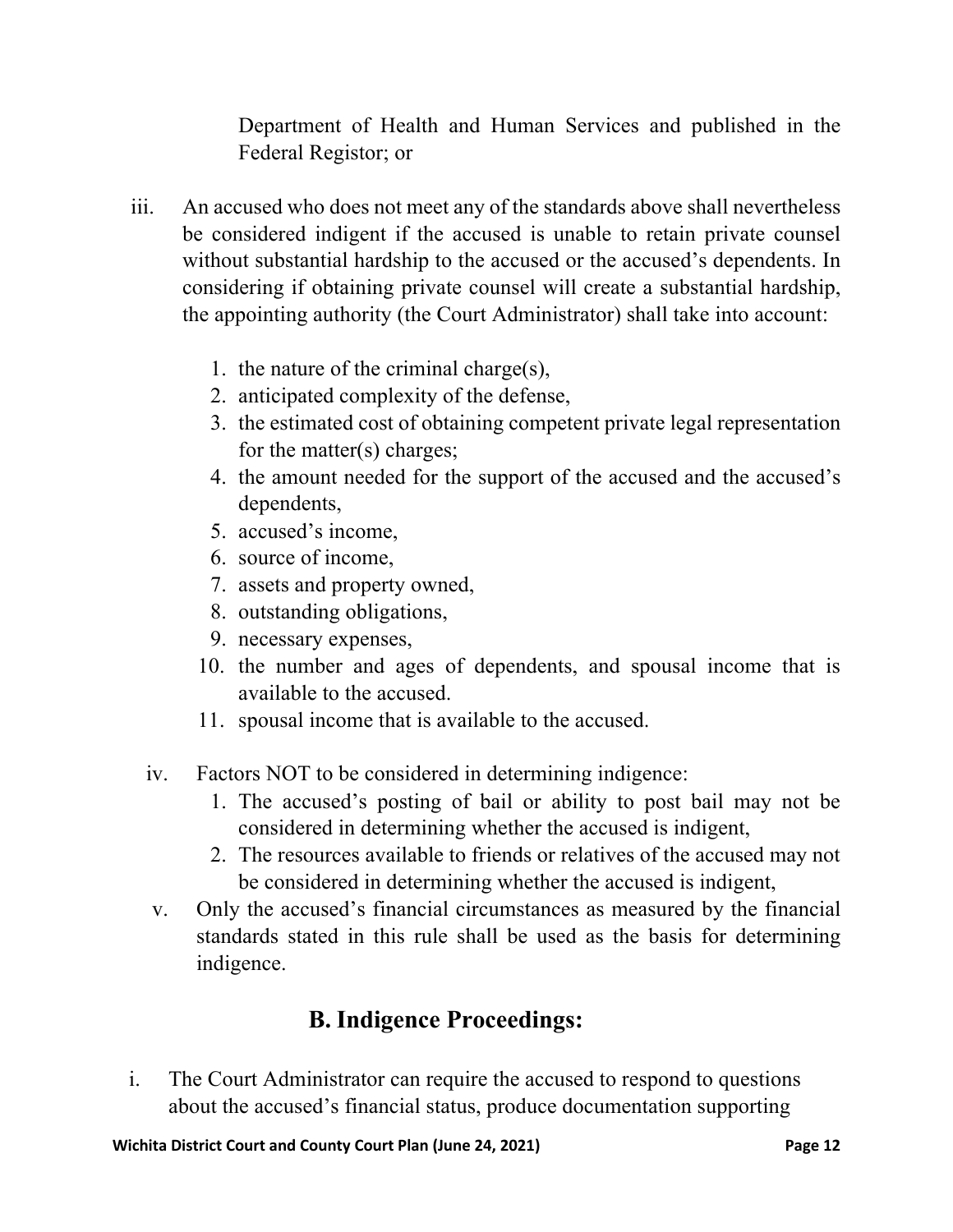financial information provided, and/or order a court official to verify financial information provided.

- ii. Information gathered for determining indigence, both in the affidavit of indigence and through oral examination, may not be for any purpose other than:
	- 1. determining if accused is (or is not) indigent; or
	- 2. impeaching direct testimony of accused regarding the accused's indigence.
- iii. Request by the Court Administrator for additional information, documentation, and/or verification cannot delay appointment of counsel beyond the timelines specified in Parts I and IV of these rules and contained in Code of Criminal Procedure Article 1.051.
- iv. An accused determined to be indigent is presumed to remain indigent for the remainder of the case unless a material change in the accused's financial circumstance occurs.
	- 1. An accused's status as indigent or not indigent may be reviewed in a formal hearing at any stage of court proceedings, on a motion for reconsideration by the accused, the accused's attorney, or the attorney representing the state. The accused's indigent status will be presumed not to have changed. The presumption can be rebutted in the review proceedings based on the following:
		- a. evidence of a material change in the accused's financial circumstances, as a result of which the accused does not meet any of the standards for indigence contained in these rules; or
		- b. additional information regarding the accused's financial circumstances that shows that the accused does not meet any of the standards for indigence contained in these rules.
	- 2. If an accused previously determined to be indigent is subsequently determined not to be indigent, the attorney shall be compensated by the county according to the fee schedule for hours reasonably expended on the case.
	- vi. If the court determines that a defendant has financial resources that enable him to offset in part or in whole the costs of the legal services provided, including any expenses and costs, the court shall order the defendant to pay during the pendency of the charges or, if convicted, as court costs the amount that it finds the defendant is able to pay.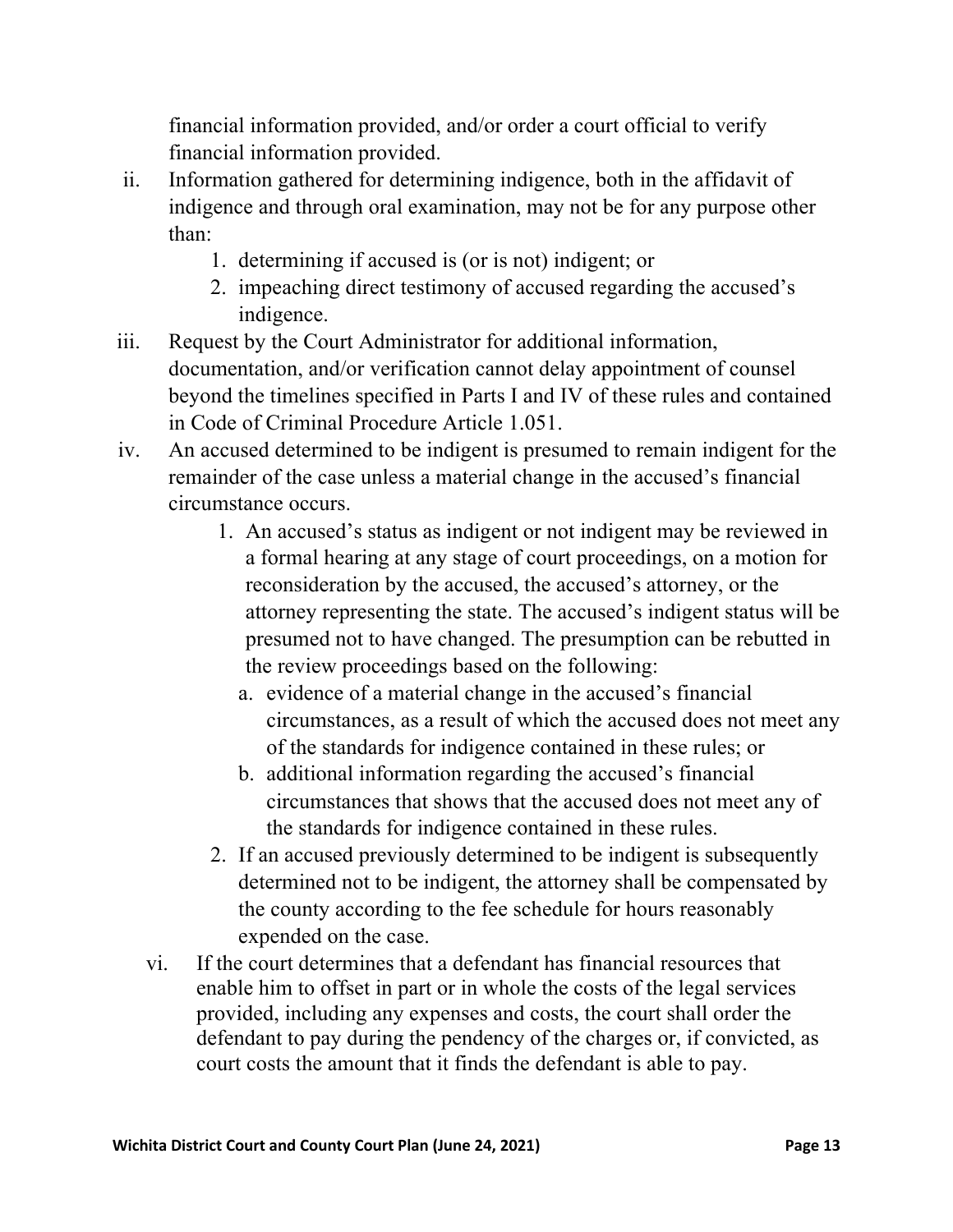#### **Attorney Selection Process**

## **10/21/2019**

# **V. Attorney Selection Process**

#### **Appointment of Counsel**

The appropriate judge making an appointment shall make the appointment using a system of rotation from among the first five names on the appointment list of the attorneys qualified to handle that type of case, unless the court makes a finding of good cause on the record for appointing an attorney out of order. Good cause may include:

- 1. The defendant requesting counsel does not understand english, in which case the judge will appoint the lawyer whose name appears next in order and speaks the clients' language, if one is available;
- 2. The defendant has an attorney already appointed on a prior pending or concluded matter. The same attorney will be appointed to the new matter, unless the attorney is not on the list for the type of offense involved in the current case; or
- 3. Other good cause exists for varying from the list.

Once appointed, with the exception of the County Public Defender's Office, an attorney's name will be moved to the bottom of the appointment list. An attorney who is not appointed in the order in which the attorney's name appears on the list shall remain next in order on the list.

## **Public Defenders Office**

The District and County Judges may, from time to time, adjust the percentage of cases received by the County Public Defender's Office. The County Public Defender's Office may be removed from a specific list by the judges, if it is determined that the office will no longer handle that category of cases. In such cases, the public defender's appointment rates will be increased for the other categories of offenses to maintain an adequate workload. The appointing authority shall give priority to appointing available public defenders office to represent indigent defendants pursuant to SB 583. SB 583 does three main things: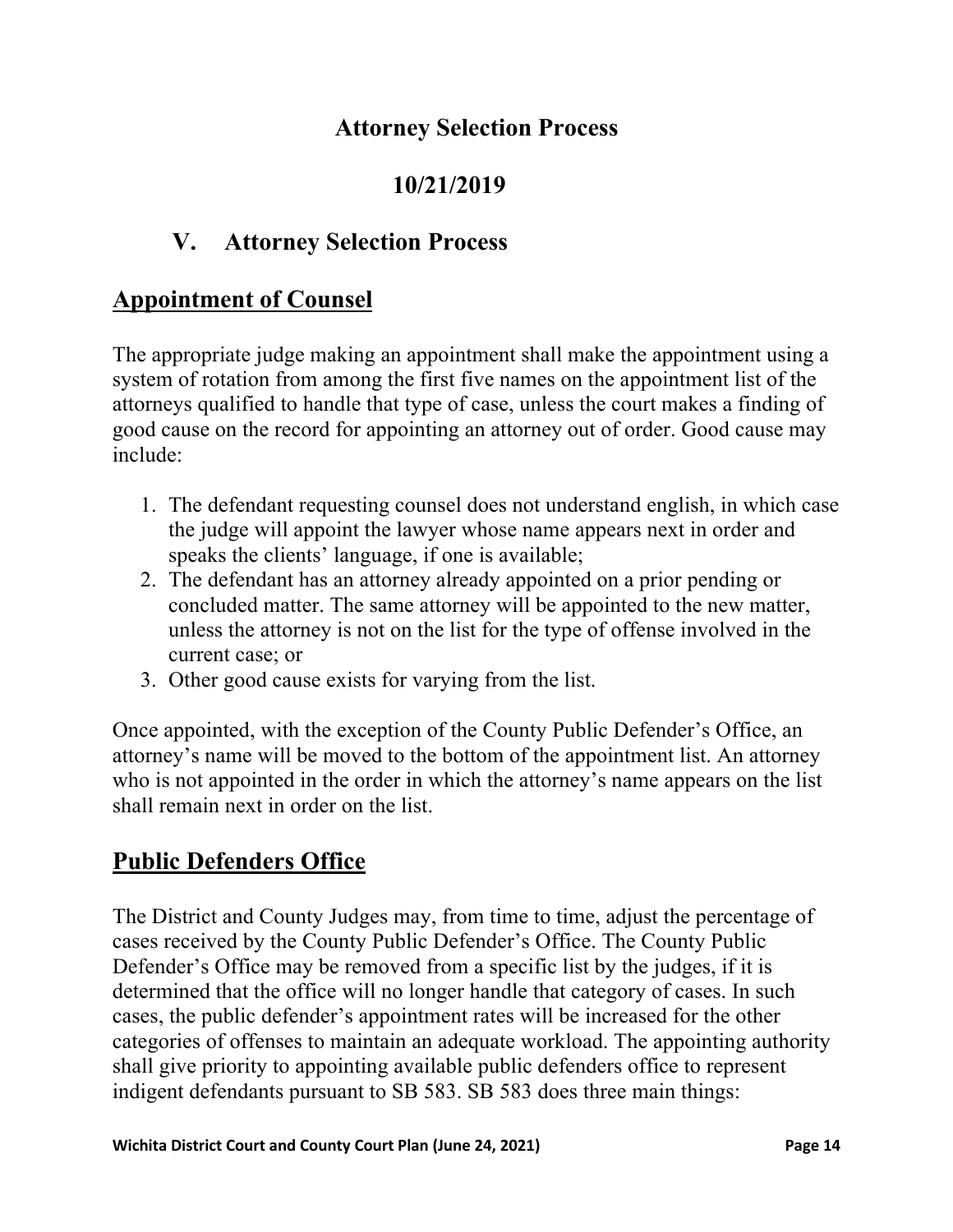- 1. Clarifies that the priority appointment statute applies in capital case appointments
- 2. Requires good cause not to appoint a public defender office; and
- 3. Requires local indigent defense plan to include priority appointment for any public defender's office in the county

The Public Defender's office may refuse to accept appointment to a case, if:

- a. A conflict of interest exists;
- b. The office has insufficient resources to provide adequate representation;
- c. The office is incapable of providing representation in accordance with the rules of professional conduct; or
- d. The office shows other good cause for refusing appointment.

# **Judicial Removal from Case**

The judge presiding over a criminal case may remove appointed counsel upon entering a written order showing good cause for such removal, including without limitation, the following

- 1. Counsel's failure to appear at a court hearing
- 2. Counsel's failure to comply with the requirements imposed upon counsel by this plan;
- 3. Counsel's failure to comply with an order of the Court;
- 4. Current information about the defendant and the charges against the defendant indicate that another qualified attorney is more appropriate for the defendant under these rules;
- 5. Replacement of appointed counsel in a death penalty case is required under Article 26.052(e), Texas Code of Criminal Procedure;
- 6. The appointed counsel shows good cause for being removed, such as illness, workload or scheduling difficulties;
- 7. The defendant requests an attorney, other than trial counsel, for appeal; or
- 8. The defendant shows good cause for removal of counsel, including counsel's persistent or prolonged failure to communicate with the defendant.

#### **Appointment of Replacement Counsel**

Whenever appointed counsel is removed under this section, replacement counsel shall immediately be selected and appointed in accordance with the procedures described in this plan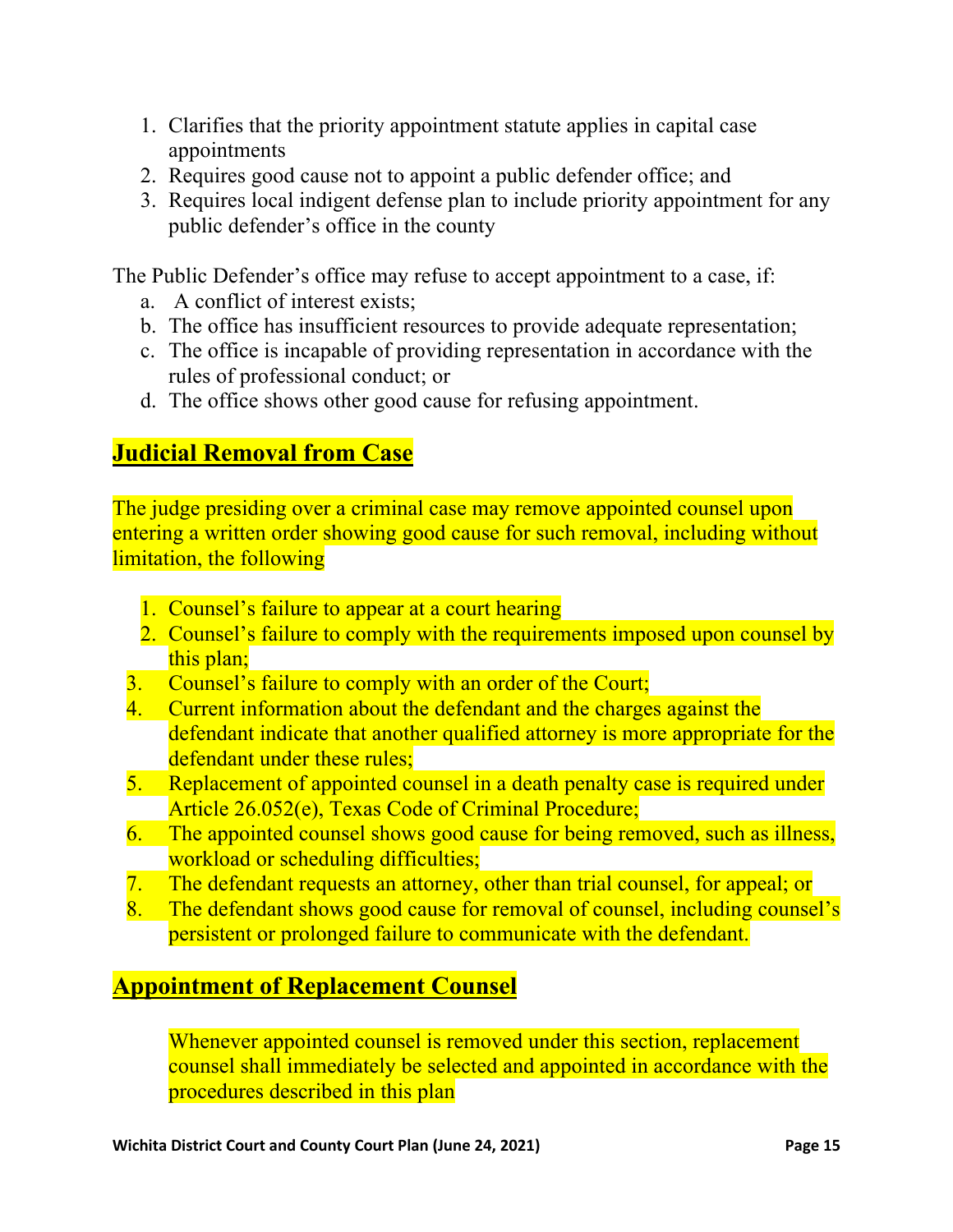#### **Fee and Expense Payment Process**

#### **06/24/2021**

# **VI. Fee and Expense Payment Process**

#### **Compensation**

Court appointed counsel shall be compensated for all reasonable and appropriate services rendered in representing the accused. Compensation shall be reasonable for time and effort expended and will be in accordance with a fee schedule adopted and approved by a majority of the judges hearing criminal cases in the county. The Schedule of Fees for Compensation of Appointed Counsel for Indigent Defendants is attached hereto as "**Exhibit E".**

#### **Payment Process**

No payment of attorney's fees will be made other than in accordance with the rules set forth below:

- 1. An appointed attorney shall complete and submit a fee voucher to the court for services rendered. The Applications for Compensation of Court-Appointed Counsel are attached hereto as **"Exhibit F"** (Fixed rate) and **"Exhibit G**" (Hourly Rate);
- 2. The trial judge presiding over the proceedings shall review the request for compensation and either approve or disapprove of the amount requested;
- 3. All applications for compensation must be submitted within sixty (60) days of the final disposition date, except for cases concluded in December, in which case the application must be submitted no later than the last business day of January of each year.
- 4. All applications for compensation for pending cases that will not be concluded by December 31<sup>st</sup>, must be submitted as an itemized hourly fee application no later than the last business day of January of each year for work performed through December  $31^{st}$ ;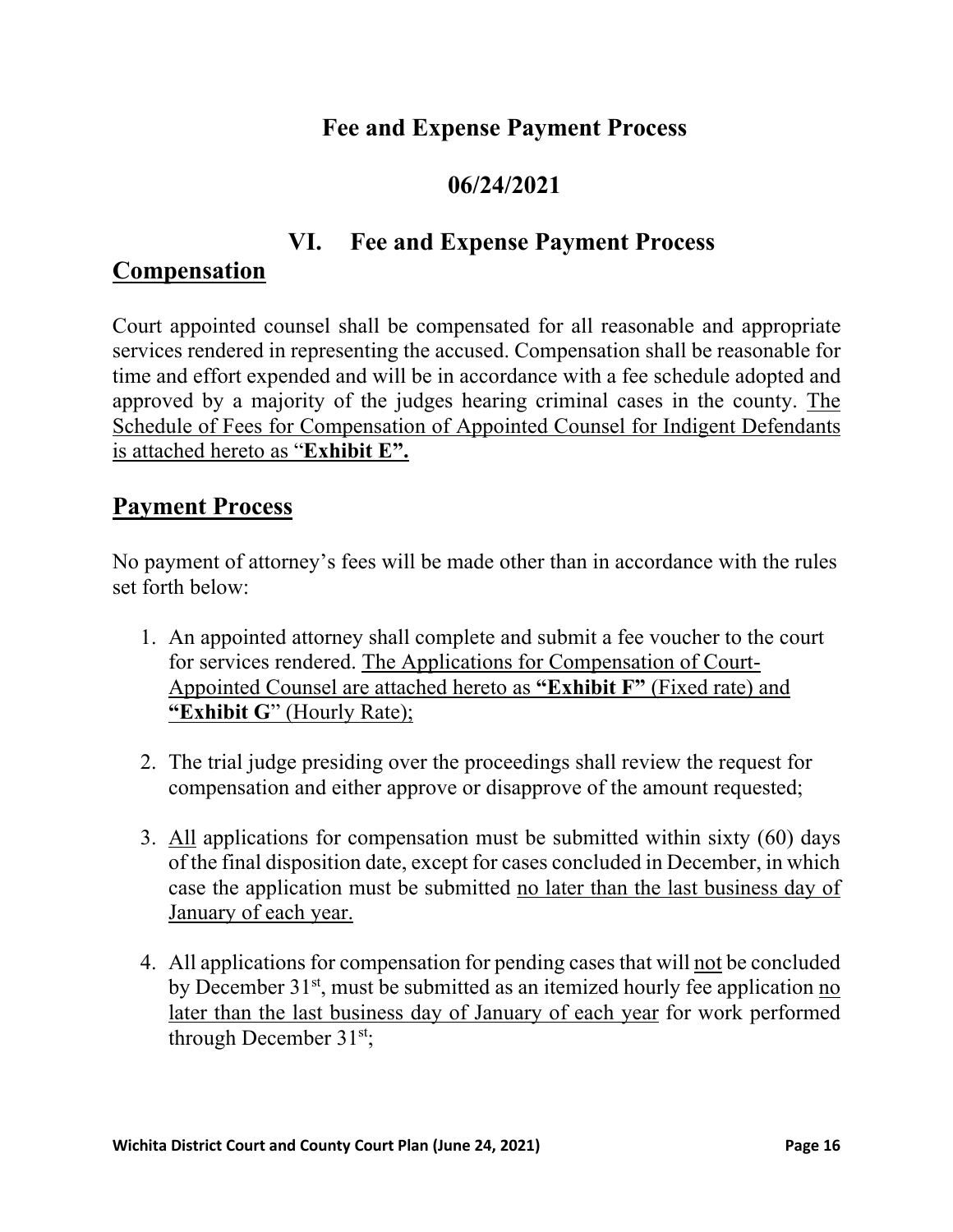- 5. "Flat fee" applications are not to be submitted unless the case is concluded. If a prior application for compensation was submitted, and paid, in accordance with paragraph 4 hereinabove, an appointed attorney must submit either: 1) an itemized hourly fee application for work completed after December  $31<sup>st</sup>$ ; or 2) an invoice for the difference between the hourly fee application order to paid pursuant to paragraph 4 herein above and the approved fixed rate;
- 6. Applications for compensation submitted after the deadlines set out above will not be approved; and
- 7. All applications other than "flat fee" applications shall be accompanied by an itemization of the work performed and the expenses incurred.

If a judge approves an amount outside the schedule of fees attached hereto as "**Exhibit E**", the judge shall make written findings, stating the amount of payment that the judge approves and each reason for approving an amount different from the fees set forth in Exhibit E.

An attorney whose request for payment is disapproved or is not otherwise acted on by the  $60<sup>th</sup>$  day after the date the request for payment is submitted may appeal the disapproval or failure to act by filing a motion with the presiding judge of this administrative judicial region.

#### The Order for Compensation of Court-Appointed Counsel is attached hereto as "**Exhibit H".**

## **Payment of Expenses**

Court appointed counsel will be reimbursed for reasonable and necessary expenses incurred, including expenses for investigation and for mental health and other experts. Expenses incurred with and without prior approval shall be paid according to the procedures set forth below. Prior court approval should be obtained when possible before expenses are incurred.

## **Procedure with Prior Court Approval**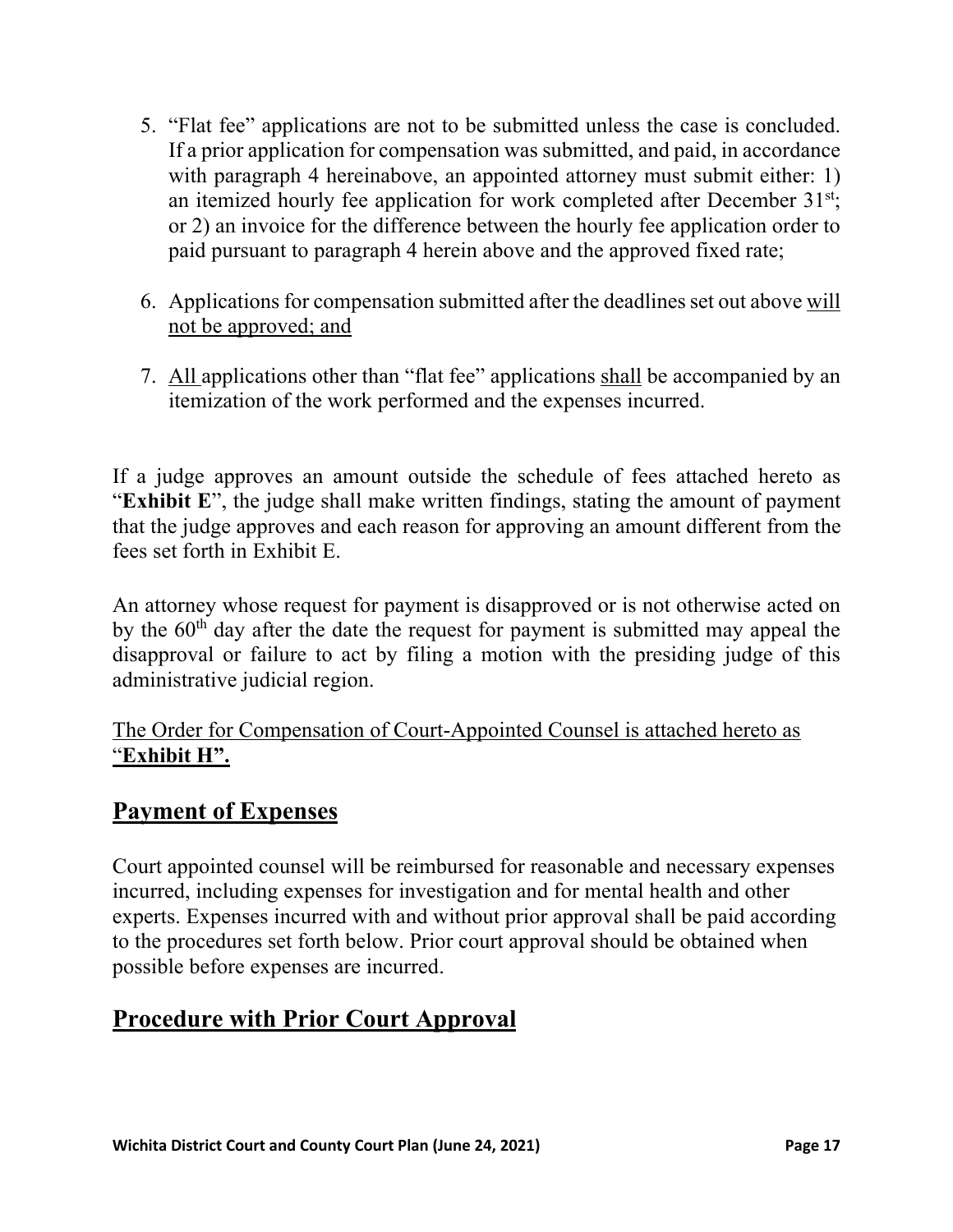Appointed Counsel may file with the trial court a pretrial ex parte confidential request for advance payment of investigative and expert expenses. The request for expenses must state the below, as applicable:

- 1. The type of investigation to be conducted or the type of expert to be retained;
- 2. Specific facts that suggest the investigation will result in admissible evidence or that the services of an expert are reasonably necessary to assist in the preparation of a potential defense; and
- 3. An itemized list of anticipated expenses for each investigation and/or each expert.

The court shall grant the request for advance payment of expenses in whole or in part if the request is reasonable. If the court denies in whole or in part the request for expenses, the court shall:

- 1. State the reasons for the denial in writing;
- 2. Attach the denial to the confidential request; and
- 3. Submit the request and denial as a sealed exhibit to the record.

# **Procedure without Prior Court Approval**

Appointed counsel may incur investigative or expert expenses without prior approval of the court. On presentation of a claim for reimbursement, the court shall order reimbursement of counsel for the expenses, if the expenses are reasonably necessary and reasonably incurred. Unreasonable or unnecessary expenses will not be approved.

# **Appointment of Counsel on Out of County Warrant**

# **SB 1517 Implementation**

At the Article 15.17 hearing("magistration"), the magistrate must inform a person arrested on an out-of-county warrant of the procedures for requesting counsel and must ensure reasonable assistance in completing the necessary forms, If possible, the magistrate should provide the arrestee with the financial form from the county where the warrant originates. Financial forms of individual counties may be

**Wichita District Court and County Court Plan (June 24, 2021) Page 18**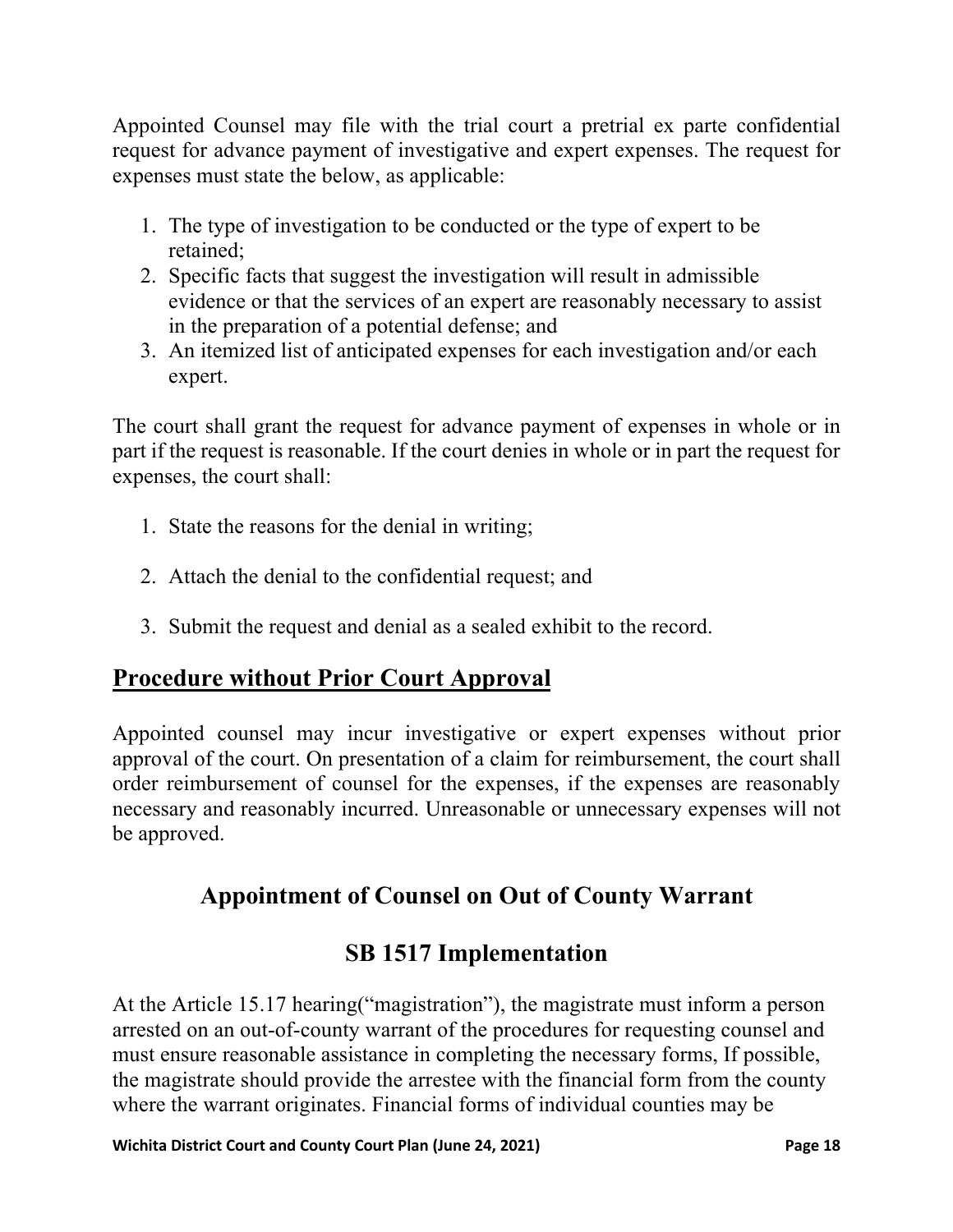obtained from the TIDC website as a form at the end of the respective jurisdiction indigent defense plan:

http://tidc.tamu.edu/public.net/Reports/IDPlanNarrative.aspx?cid=255

A magistrate must transmit requests for counsel to the person authorized to appoint counsel in the warrant issuing county. TIDC maintains a list of these contacts as submitted by each county at:

http://tidc.tamu.edu/public.net/Reports/OutofCountyArrestContacts.aspx

The warrant issuing county must appoint counsel for those determined to be indigent within:

1 working day (counties with a census population of 250,000 or more)

3 working days (counties with a census population under 250,000)

For the arresting county, counsel must be appointed 11 days after the arrest date for matters under Chapter 11 (Habeas Corpus) or 17 (Bail), Code of Criminal Procedure, if a defendant is still in the local jail and the defendant has no counsel in the arresting county.

The arresting county may seek reimbursement from the warrant issuing county for the actual costs paid to appointed counsel.

Text of SB1517 may be found at: http://www.capitol.state.tx.us/tlodocs/84R/billtext/html/SB01517F.htm

IT IS ORDERED by the District Judges, County Court at Law Judges, and County Judge of Wichita County, Texas.